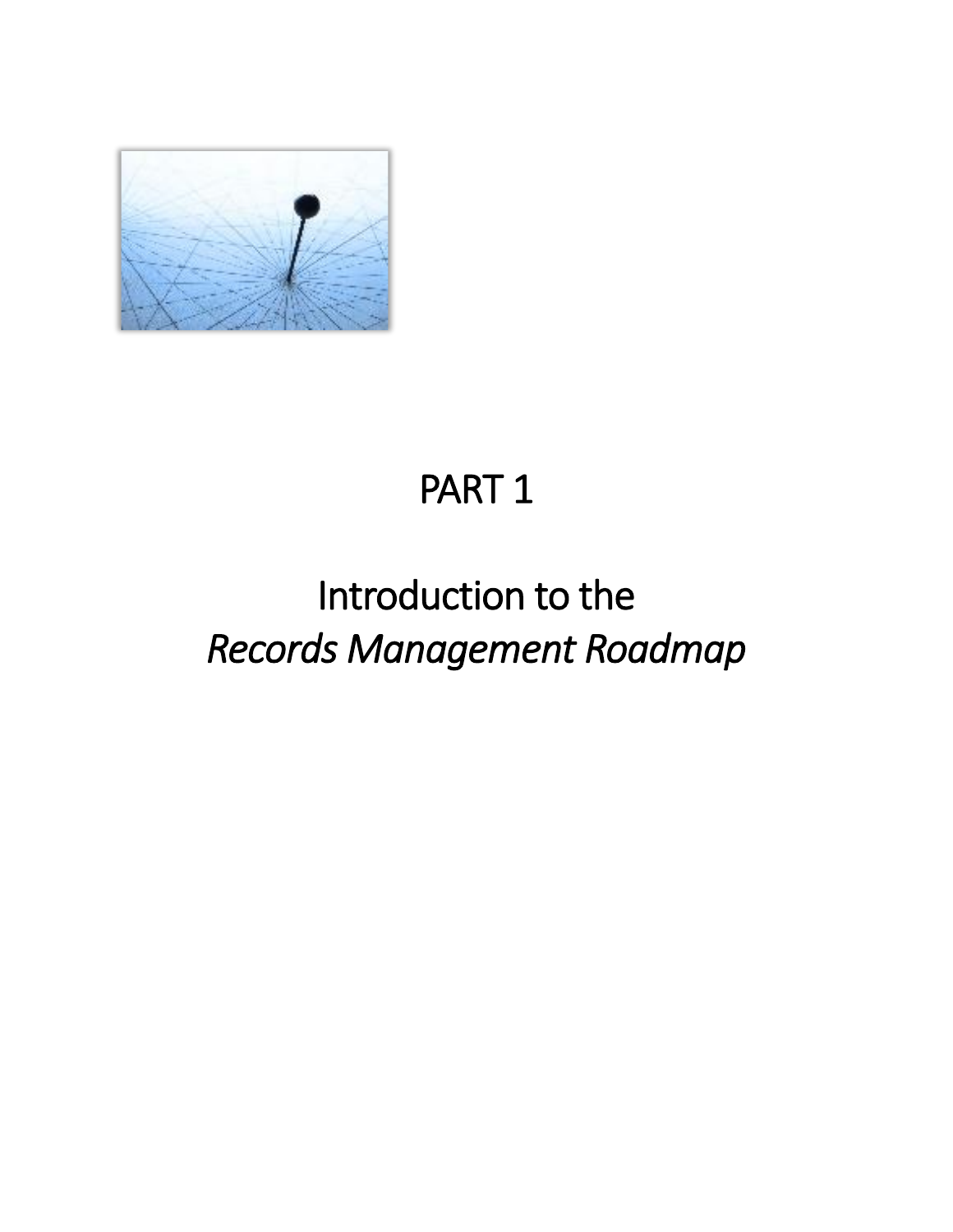#### *WHAT IS THE RECORDS MANAGEMENT ROADMAP?*

The *Records Management Roadmap* is a multi-part toolkit, designed to help governments and publicsector organizations implement strategic and coordinated improvements in records management.

The primary audience for this *Roadmap* is governments, organizations, or other agencies around the world that wish to develop and improve the management of their organizational records or other sources of documentary evidence.

The *Roadmap* is a self-contained resource, including instructional information and guidance, assessment tools, explanations of terms and concepts, and resource materials, to allow organizations to evaluate their own records management needs and priorities and identify priorities for action.

In **Part 1:** *Introduction,* we explain the purpose and structure of the *Roadmap,* discuss the intended audience for the tools, and offer suggestions for how you can use this tool to support records management for your own organization.

#### *WHAT IS RECORDS MANAGEMENT?*

**Records management** is the process of creating, storing, using, preserving, and disposing of records and other sources of evidence so that they serve as authentic and reliable proof for as long as they are needed. Records management

- $\triangleright$  improves effectiveness and efficiency
- $\triangleright$  upholds accountability and transparency
- $\triangleright$  protects rights and responsibilities
- $\triangleright$  promotes good governance and development
- $\triangleright$  provides the evidential basis for collective memories.

People often perceive of records management as a narrow speciality: work performed by a designated records manager, not relevant to others in the organization. Other people see records as a "problem" to be "solved" by technology. Both perspectives are common. Neither is accurate.

Records management is a collaborative effort. Good records management involves everyone across an organization, who work together to create and keep records and other sources of evidence as authentic sources of proof. Records are important to sharing information, documenting decisions, confirming actions, and helping everyone succeed in achieving the organization's mission and goals.

By working together, everyone in an organization can help manage and protect the **records and evidence** they create as part of their work: from a physical document such as a report or memo, to an electronic record such as an email or spreadsheet, to a collection of digital data such as the names and addresses in a client database.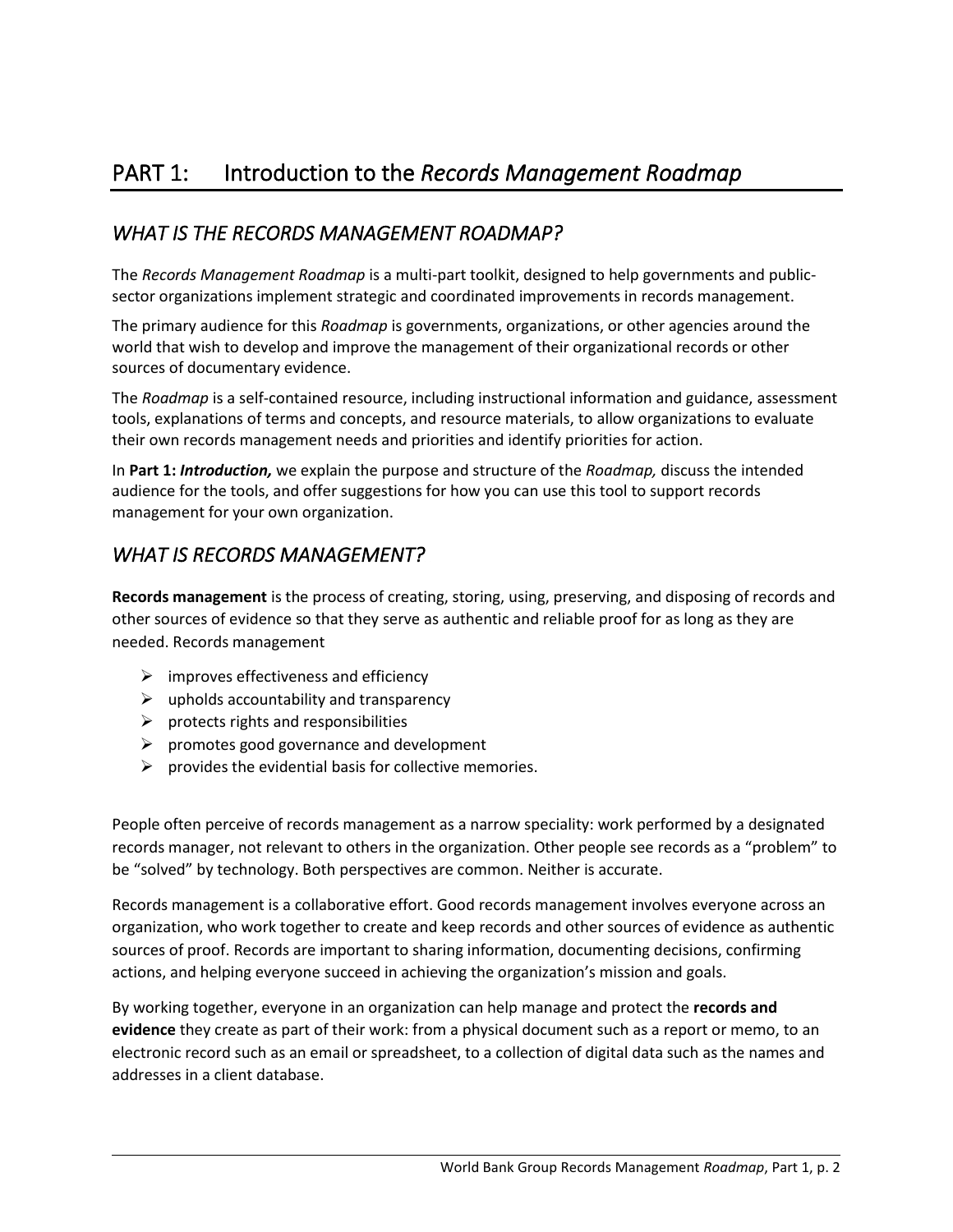#### *WHY IS RECORDS MANAGEMENT IMPORTANT?*

What happens if we do not manage records and evidence? What happens if records are not protected as authentic proof? Without records and evidence, organizations cannot operate efficiently and effectively. Citizens cannot access proof of decisions and actions made on their behalf. Governments cannot demonstrate their commitment to accountability and transparency.

When we purchase a vehicle, we need to maintain it. If not, we lose the investment we made. Our vehicle starts to break down. It will not start when we need it. When it does run, it may not be safe. The engine may seize up if the oil and water are not checked. The tires may go flat if a puncture has not been repaired. The body may rust if we do not clean off the dirt and mud. We place ourselves and our passengers at risk if we do not keep our vehicle in good condition.

But if we do maintain our vehicle, whether it is a car or a motor scooter or a bicycle, it could serve us well for decades. We can use it to travel to and from the office, to bring our children to school, to transport supplies and food home from the shop. Someday, we may discover the vehicle has lasted long enough to become "vintage"! That happy outcome is only possible, though, if we care for that vehicle from the day we acquire it.

The same is true for records. Acting efficiently and effectively from the moment a record is created – or before! – helps everyone in the organization create and preserve authentic and reliable sources of evidence for as long as needed. Money is saved, time is well spent, and people's rights are protected. There is no "downside" to a records management program, if it has been designed effectively, supported adequately, and maintained consistently.

Records management is even more important in the  $21<sup>st</sup>$  century. Governments and organizations around the world are struggling not only to care for traditional paper or analog records but also to manage electronic records effectively. Today, records management is really "evidence management," because documentary evidence can take so many different forms.

**Evidence** can refer to any form of recorded information that serve as an objective representation of actions, transactions, decisions, opinions, or ideas. Evidence can include

**Paper-based textual records**: physical pieces of paper, such as handwritten or typed reports, memos, or letters.

**Analog and multi-media records:** audiovisual or multi-media records created using non-digital technologies, such as audiocassette tape recordings, videos or films, or phonographs or other recordings.

**Electronic records:** records or data sources that can be stored, transmitted, or processed by computers or other digital equipment.

In some cultures, documentary evidence can also include oral traditions, songs, stories, carvings, and many other forms. Our focus in this *Roadmap* is specifically on the types of documentary evidence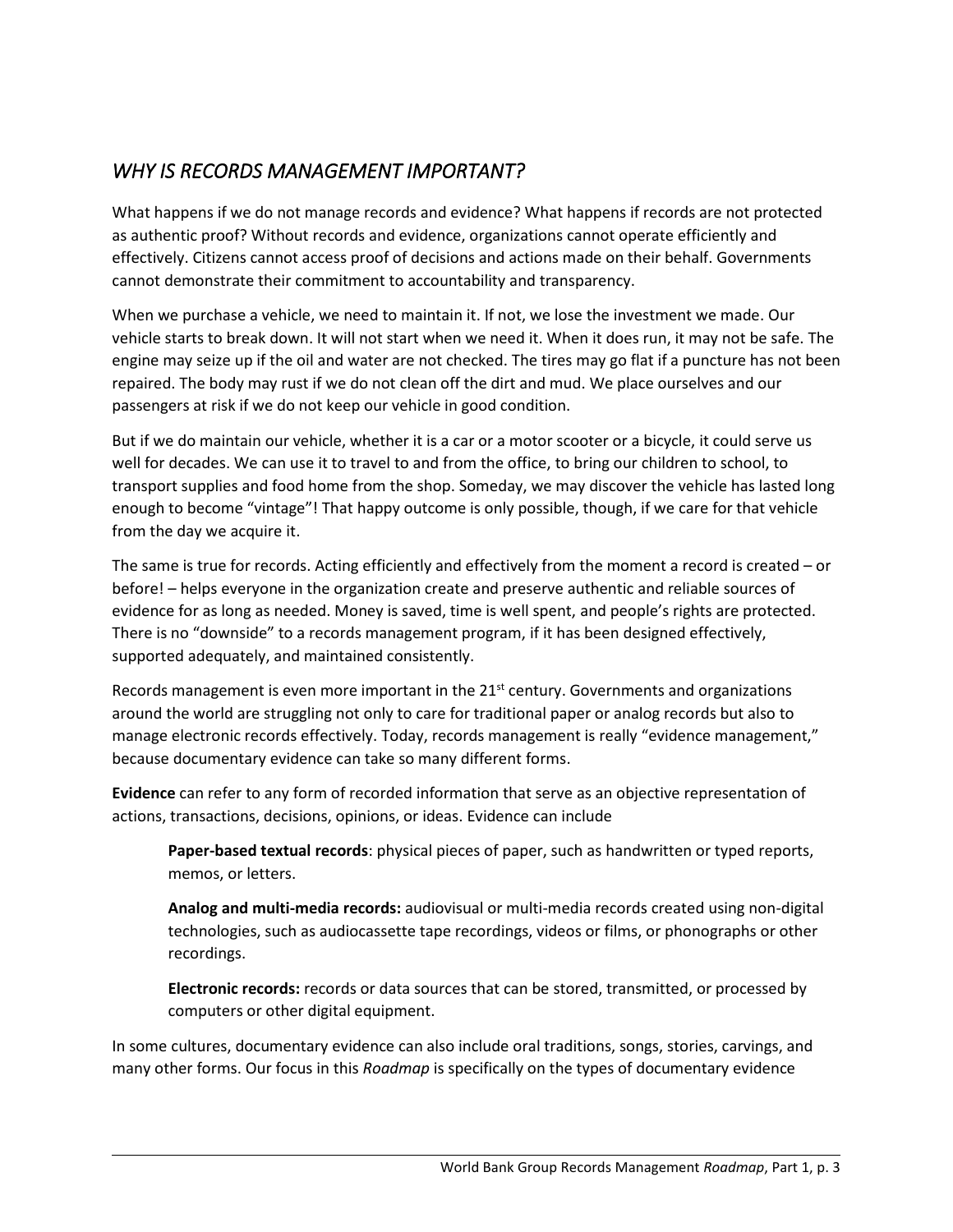defined above: paper-based textual records, analog and multi-media records, and electronic records. (We generally refer to these different forms of record in two groups: paper/analog in one group and electronic in another.) Managing these different types of evidence is increasingly complicated as technologies change. But *not* managing these sources of proof is a much greater threat. Without records and other sources of evidence, organizations cannot uphold rights, fulfil responsibilities, or document their actions, transactions, or decisions.

#### **Records matter. No matter their form.**

#### *WHY SHOULD YOU USE THE* ROADMAP?

This *Roadmap* aims to help your organization plan and design an effective records management program, one that your organization can support and maintain over time. The several parts that make up this *Roadmap* form a package – a "toolkit" – that helps organizations

- $\triangleright$  assess the strengths, gaps, and weaknesses in current records management practices
- $\triangleright$  set targets for change and improvement in those practices
- $\triangleright$  plan strategic actions to enhance operations
- $\triangleright$  identify best-practice resources
- $\triangleright$  achieve continuous improvements over time.

#### *WHAT DOES THE ROADMAP INCLUDE?*

The *Records Management Roadmap* contains eight parts:

- **Part 1:** This **introduction,** which explains the purpose and scope of the *Roadmap.*
- **Part 2:** A **map** illustrating all the destinations and milestones in the *Roadmap.*
- **Part 3:** An **overview** of key records management principles and practices, which provides a conceptual framework for the assessment tool.
- **Part 4:** The records management **assessment** tool, to help the organization determine its strengths and weaknesses in records management.
- **Part 5:** An **assessment checklist,** to confirm the organization's levels of progress for the different destinations and milestones identified in the assessment.
- **Part 6:** A list of **outputs** (documentary products) that the organization might develop to support improvements in its records management operations.
- **Part 7:** A list of **resources** to help the organization locate best-practice examples and guidance in records management planning and development.
- **Part 8:** A **glossary** of key records management terms used in the *Roadmap.*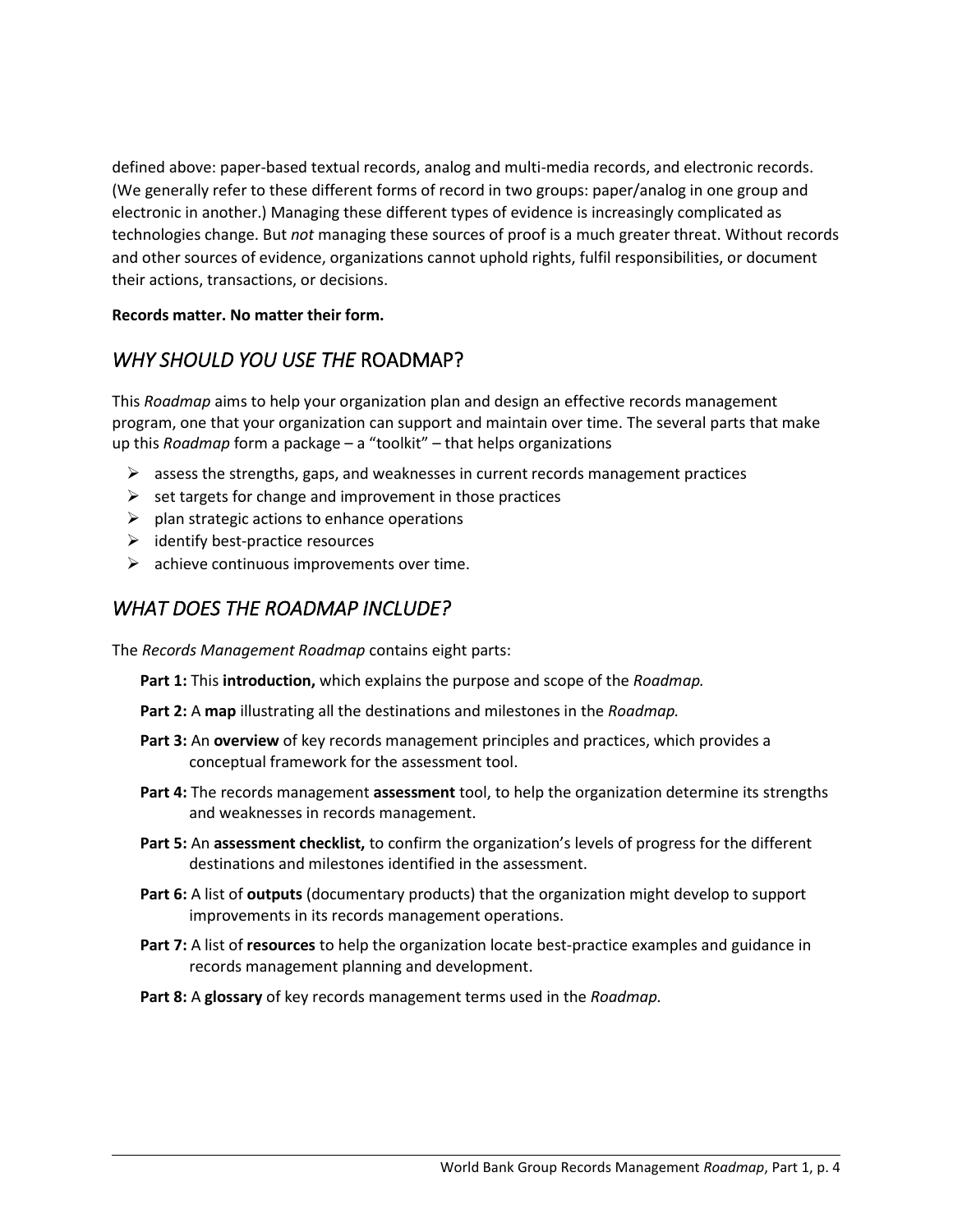#### *WHO IS THE ROADMAP FOR?*

This *Roadmap* has been developed by records management specialists at the World Bank Group, with the help of specialist consultants and advisors, primarily to support governments and public-sector organizations. We have emphasized the value of records management for accountability, transparency, efficiency, and economy, which are central aspirations for public agencies around the world.

While our primary audience includes public-sector agencies, we believe that the *Records Management Roadmap* is useful for any type of organization, anywhere. Effective and accountable records management is important in the private world as much as the public, and we hope that the *Roadmap* will prove useful for anyone who needs advice and guidance to support the care of records and evidence as sources of authentic and reliable proof.

The World Bank Group developed the following criteria to guide our development of the *Roadmap.*

- ➢ The primary audience is the **public sector:** governments or organizations that provide publicly accountable services to their citizens and communities. Businesses or private-sector organizations may find the information useful, however.
- ➢ The audience is **international:** even though the toolkit and primary resources are in English, we have made every effort to make the *Roadmap* useful in different environments around the world.
- ➢ The *Roadmap* may be used at **multiple levels:** it may be used to support a whole-of-government assessment of records management, or it may be used by officials in ministries, departments, or business units to determine records management capacity within their own offices.
- ➢ The primary users of the tool are **line officers:** officials who create, manage, and use records as part of their daily duties. Records managers or staff in Archives and Records Management Departments may find the tool useful, but the *Roadmap* has not been designed for use by records management professionals.

To ensure the *Roadmap* meets the needs of a variety of audiences, we have used the term "organization" to refer to all levels and types of government, agency, department, public-sector entity, or other unit of business, particularly but not only within a public sector environment. The term is generic, and we do not intend it to exclude any specific type of administrative unit.

We also use the terms "officials" and "staff" throughout, but we apply those terms broadly. The teams you develop to work through the *Roadmap* may include permanent employees, contractors, consultants, students, interns, and others in your organization, in both paid and unpaid positions.

Anyone responsible for creating and managing records for any organization should participate in the care of those records. We have designed this *Roadmap* to support and encourage this sense of collective responsibility.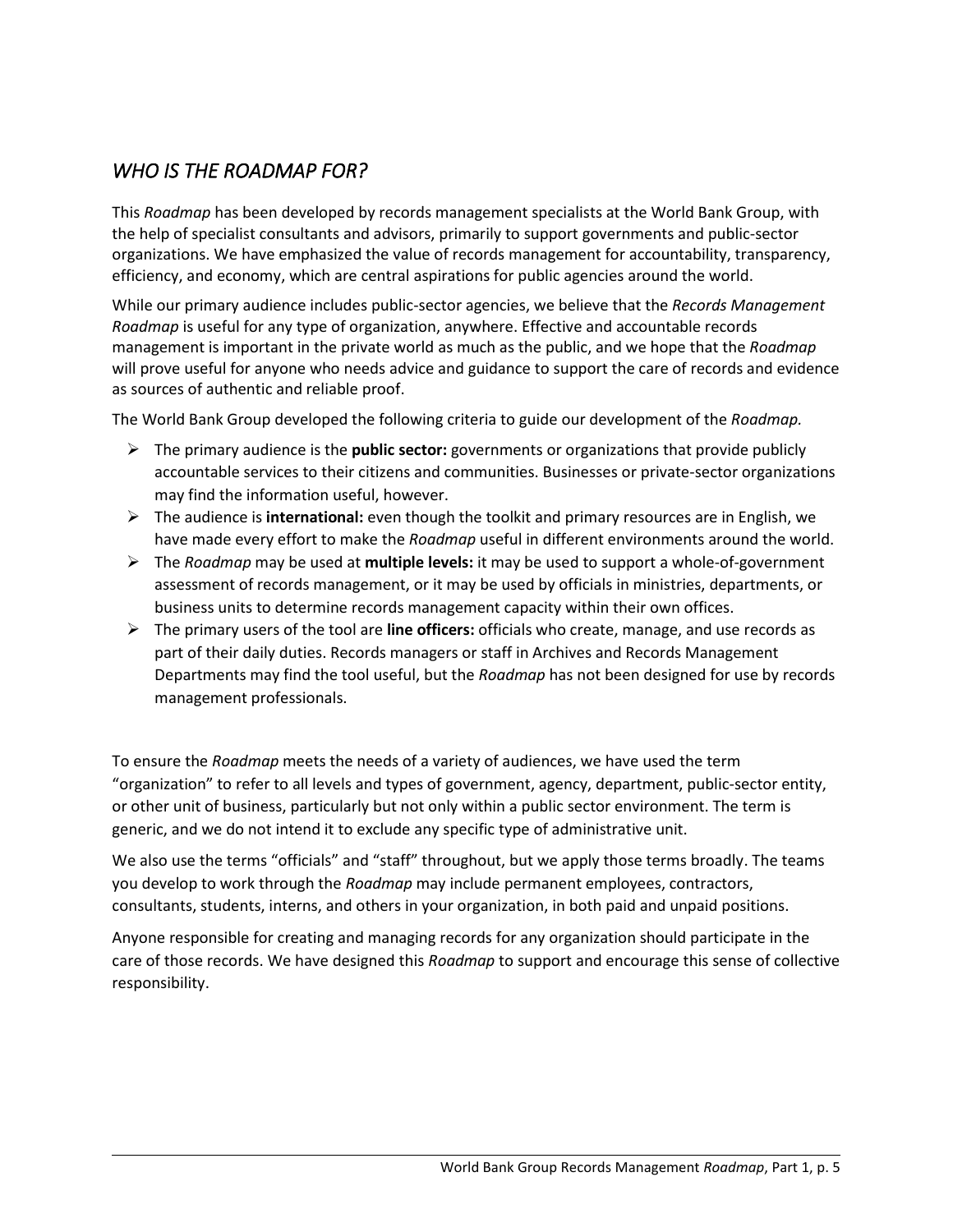#### *HOW IS THE ROADMAP ORGANIZED?*

The *Roadmap* is a strategic planning tool. We have identified key goals (destinations) and objectives (milestones) that all organizations should address to strengthen their management of records and evidence. We have adopted the analogy of a journey, which we believe suits records management planning well. Every government or organization will identify different records management goals and objectives – different destinations and milestones – depending on current needs and conditions.

Some organizations may urgently need to improve the management of current records, as filing cabinets and computer storage devices fill up with unidentified and inaccessible documents. Other organizations may want to fill gaps in their policy framework: new government legislation may require a different interpretation of records and evidence. Yet other organizations may be struggling to manage paper records. Yet others may need help integrating electronic records management into daily operations. Rather than assume every organization will follow the same path, this *Roadmap* helps organizations choose the right path for them. The *Roadmap* is flexible, allowing users to identify and address their own priorities.

In this way, the *Roadmap* helps you plan a journey. To get from A to B safely, you need a vehicle in good condition, a safe and accessible roadway, and maps that outline the best route to take. But the vehicle, road, and map will all differ depending on the circumstances – on where you want to go and why.

In keeping with the transportation theme, therefore, the *Roadmap* includes destinations, milestones, and levels of progress, as well as team members and recommended outputs. These different elements are coded using the symbols below.



**Destinations** = ideal goals or results for your organization to achieve to help you determine where you want to go and how to get there, to establish and maintain effective and accountable records management.



**Milestones** = the primary objectives your organization can address to help you move closer to your destination; the assessment questions and guidance will help you determine whether you have reached the milestones for each destination. (Milestones are *outcomes;* the actual products are *outputs.)*



**Levels of progress** = your organization's current level of capacity or success in achieving the milestones and thus reaching the destination; levels of progress are shown using variations on the red, yellow, and green colors of traffic lights.



**Team members** = suggestions for specialists or staff members who might work together to research a milestone and help develop strategies for action.



**Outputs** = a list of documentary products that your organization might create as you work to accomplish the actions recommended for a milestone.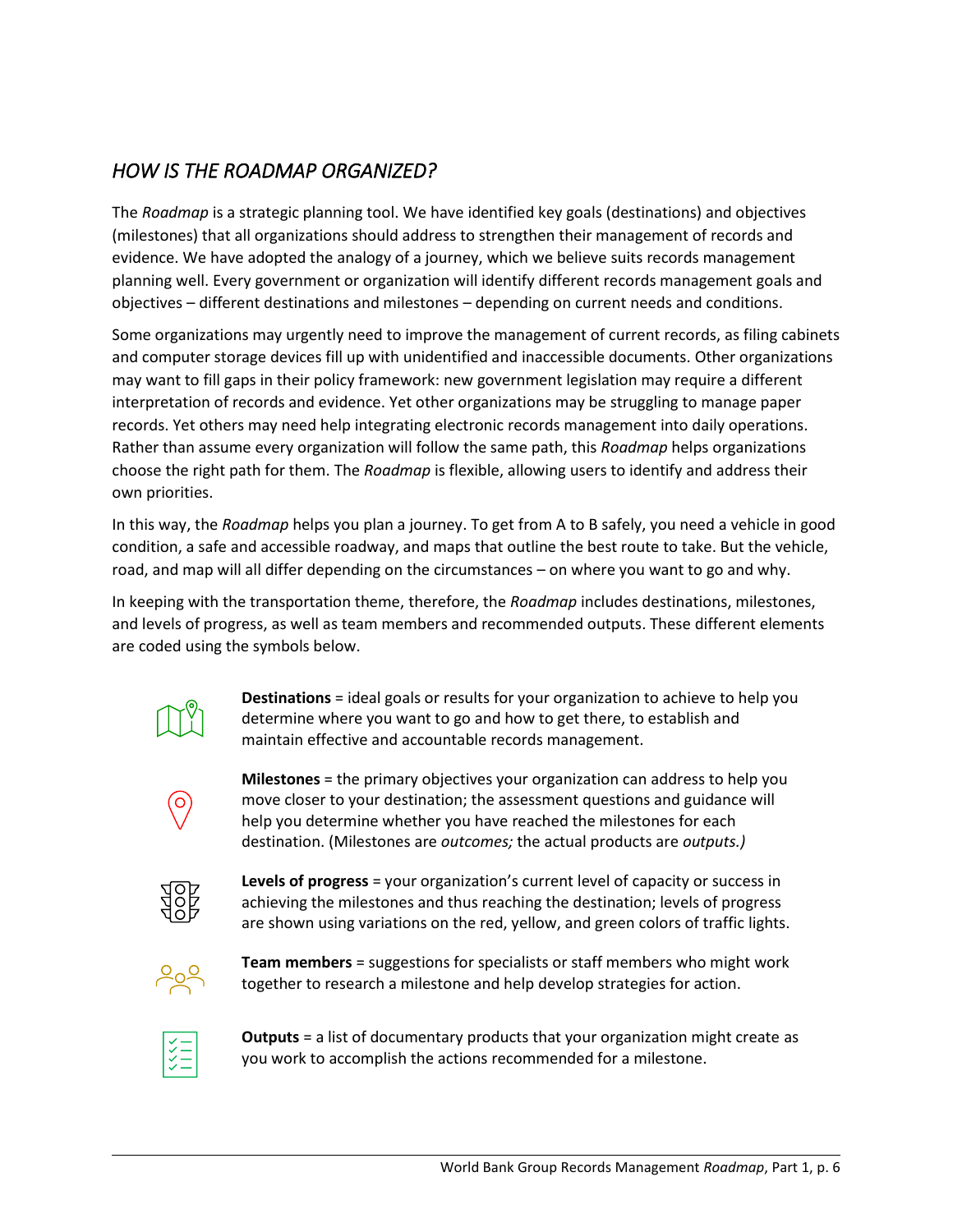#### *WHAT ARE THE* ROADMAP *DESTINATIONS?*

The *Roadmap* includes seven records management **destinations** or goals, linked to records management priorities, as listed below. In the ideal world, every organization should reach these destinations eventually. (The overview map in **Part 2** summarizes the destinations and milestones.)

#### *Destinations*

| <b>Destination 1:</b> | Our organization recognizes the value of managing records<br>effectively.           |
|-----------------------|-------------------------------------------------------------------------------------|
| <b>Destination 2:</b> | Our organization's records management program is managed<br>strategically.          |
| <b>Destination 3:</b> | Our organization commits sufficient resources to support records<br>management.     |
| <b>Destination 4:</b> | Our organization recognizes the link between records and<br>information technology. |
| <b>Destination 5:</b> | Our organization manages records effectively and accountably.                       |
| <b>Destination 6:</b> | Our organization provides appropriate access to records.                            |
| <b>Destination 7:</b> | Our organization stores records appropriately and disposes of<br>them regularly.    |

In keeping with the transportation theme, these destinations focus on a good outcome – driving safely from Point A to Point B – not on perfection – winning a Formula One race.

Reaching these destinations is never easy, and the journey is rarely quick. And in the end, there is no "perfect" records management environment. The guidance provided for each destination is structured to help you determine strategic actions you can take to help you achieve success with these goals.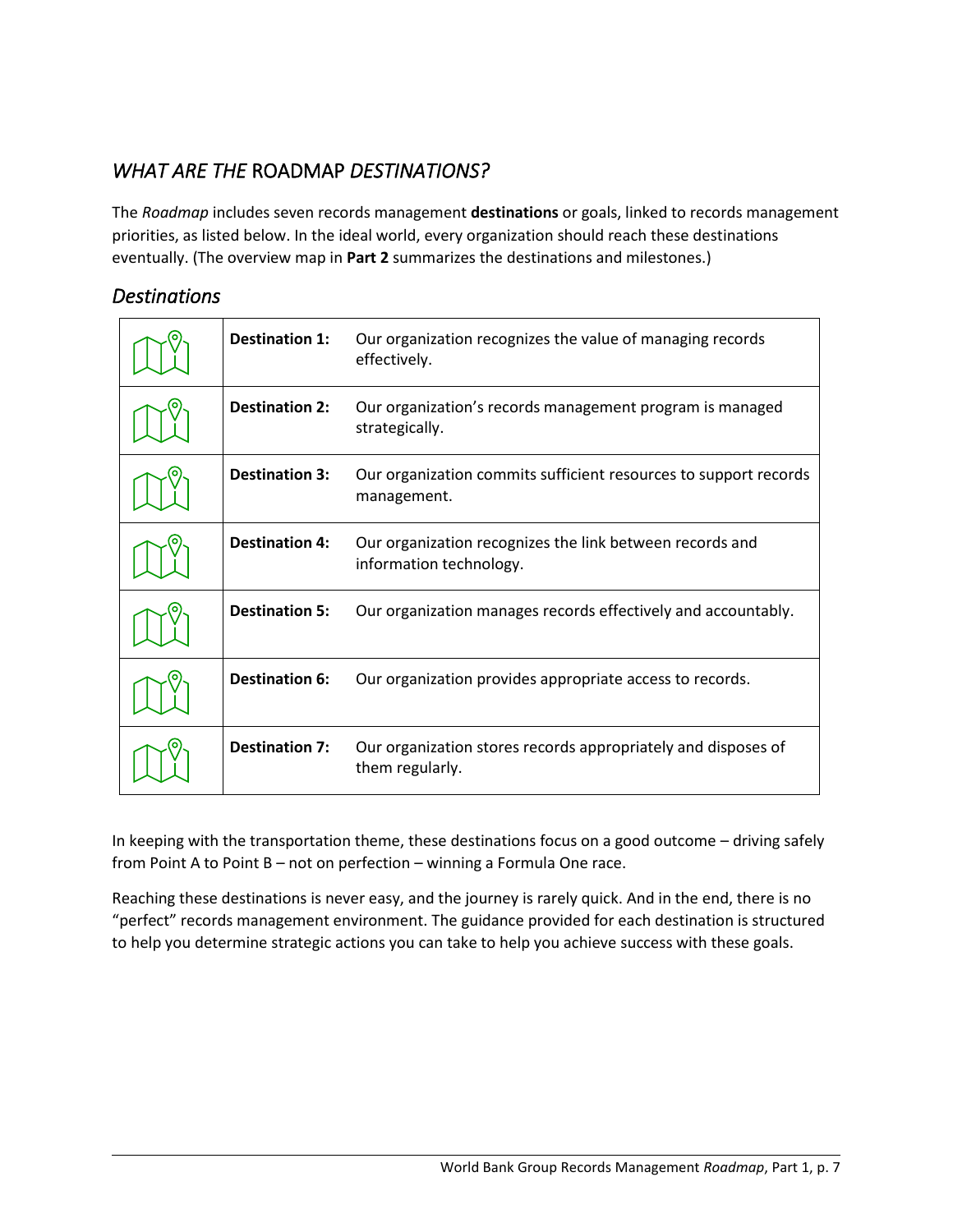#### *WHAT ARE THE MILESTONES?*

Within each destination are several **milestones.** These milestones represent specific objectives or outcomes your organization can achieve to help you reach the desired destination.

For example, below are the milestones for **Destination 1: Our organization recognizes the value of managing records effectively.**

| O | <b>Milestone 1:</b> | Our organization is aware of the value of records management<br>for organizational success.          |
|---|---------------------|------------------------------------------------------------------------------------------------------|
|   | <b>Milestone 2:</b> | Senior managers actively support records management.                                                 |
|   | <b>Milestone 3:</b> | Our organization links records management with legal,<br>regulatory, and policy requirements.        |
|   | <b>Milestone 4:</b> | Our organization works with allied agencies to support a<br>coordinated approach records management. |

#### *Sample Milestones*

For each milestone, the *Roadmap* presents a series of statements. Your organization can review each statement to determine your level of progress toward that milestone. Tracking your organization's levels of progress with each milestone, you will end up with an overview – a map! – of your current capacity for records management. You can then use the guidance and resources to determine what actions to take to increase capacity. Again, success is not easy, but the guidance and resources provided for each milestone will help you plan how to move forward strategically.

#### *WHAT ARE THE LEVELS OF PROGRESS?*

The different **levels of progress** help you measure where your organization is on the path to the desired destination, as explained in the chart below. Assessing your levels of progress allows you to analyze your current capacity for records and evidence management.

If you find your organization "between levels," we recommend you select the lower level rather than the higher. That way, you will benefit from more of the guidance and support offered for that milestone. You can always move ahead more quickly as your capacity increases. (We have also included an "In Progress" level in the checklist in **Part 5**, so you can keep track of the milestones you are still assessing.)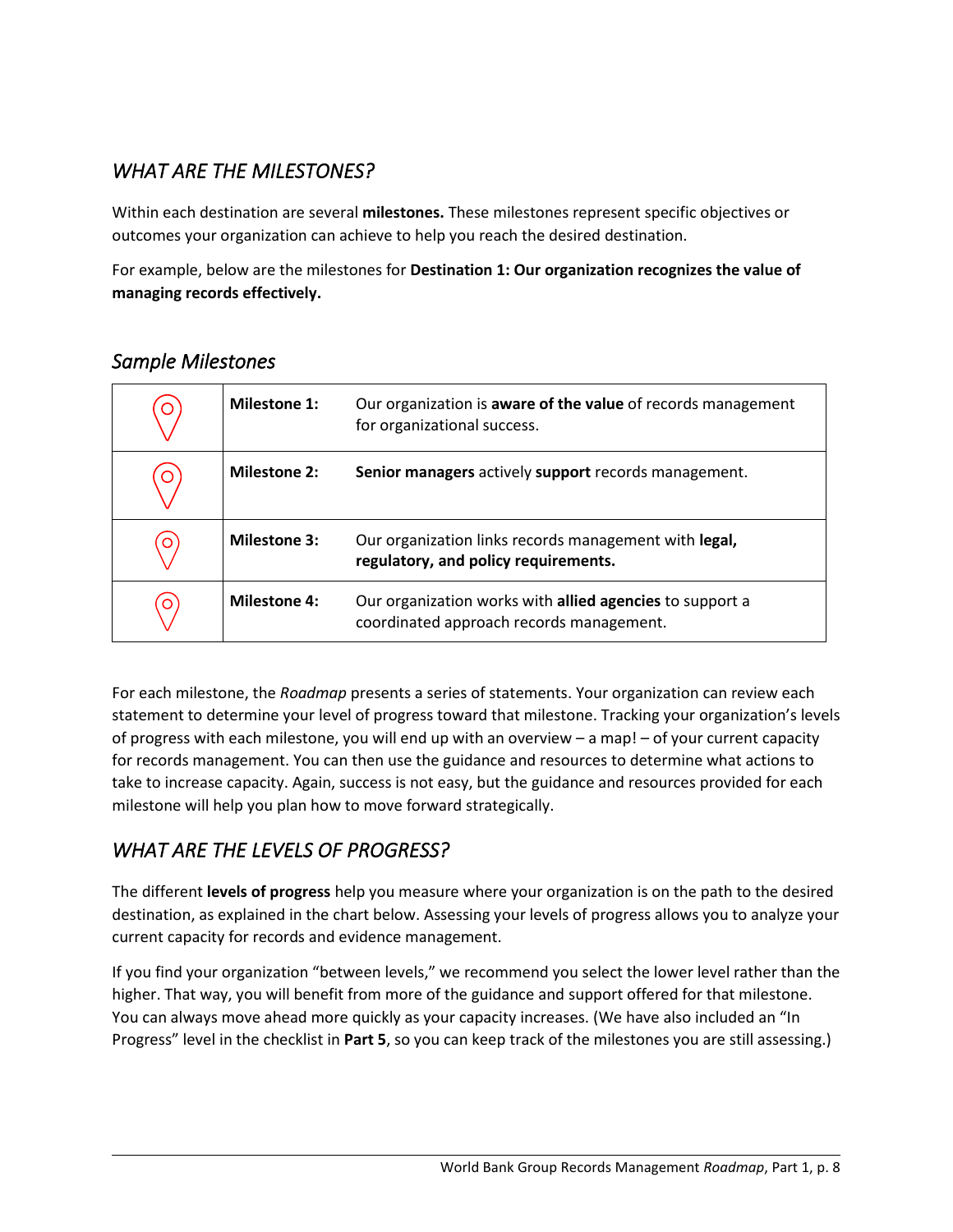# *Levels of Progress*

| <b>UNMANAGED</b>       | The organization is unaware of records management<br>needs in general and/ or in relation to its activities. The<br>unmanaged level applies when the organization's<br>responses show a lack of awareness of the issue.                                                                                                                                                       | Red signals STOP,<br>DANGER, BEWARE. At<br>this level, you should<br>review the feedback                                                                                                           |  |
|------------------------|-------------------------------------------------------------------------------------------------------------------------------------------------------------------------------------------------------------------------------------------------------------------------------------------------------------------------------------------------------------------------------|----------------------------------------------------------------------------------------------------------------------------------------------------------------------------------------------------|--|
| <b>EMERGING</b>        | The organization is aware of records management<br>needs in relation to its activities. An organization at the<br>emerging level may be aware of records management<br>needs but may not have taken concrete actions to<br>implement initiatives, or the organization may have<br>carried out selected informal activities only.                                              | provided in the<br>assessment to determine<br>key changes you can<br>make.                                                                                                                         |  |
| <b>DEFINED</b>         | The organization has planned and/ or implemented<br>actions to address records management needs. An<br>organization at the defined level may have planned<br>and/or implemented actions to address or improve the<br>creation, management, or care of records, but these<br>actions may have been implemented in an ad hoc<br>manner, not fully or consistently.              | Yellow represents a<br>reasonable level of<br>progress.<br>At this level, you are<br>progressing well, but you<br>can take more action.                                                            |  |
| MANAGED                | The organization has implemented various records<br>management initiatives. An organization at the<br>managed level will have carried out various initiatives,<br>whether organization wide or department specific,<br>according to reasonable and measurable standards.                                                                                                      | Green signals good<br>progress toward the<br>destination.<br>At this level, you have<br>established a strong<br>records management<br>program, though more<br>improvements are always<br>possible. |  |
| ىت<br><b>PROACTIVE</b> | The organization is committed to records management.<br>An organization at the proactive level has taken<br>consistent actions, in a planned and measured way, to<br>address the issue in question; demonstrates a<br>commitment to achieving consistent, standards-based<br>records management; and takes innovative action to<br>monitor, review, and improve on practices. |                                                                                                                                                                                                    |  |
| <b>NOT RELEVANT</b>    | The statement does not relate to the organization.                                                                                                                                                                                                                                                                                                                            | The not relevant<br>category rarely applies.                                                                                                                                                       |  |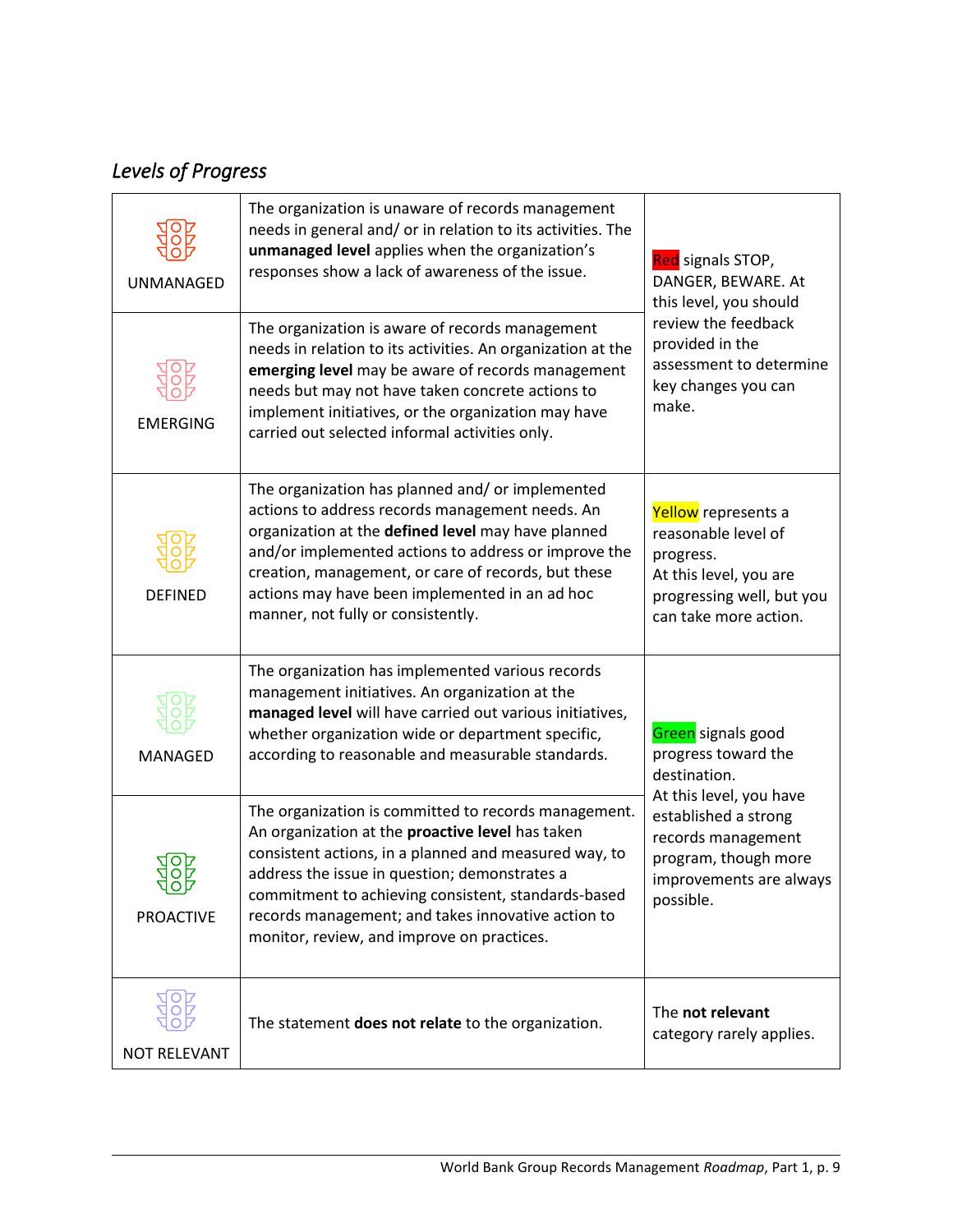#### *HOW DO YOU USE THE ASSESSMENT?*

By working through each milestone for each destination in the *Roadmap,* your organization can determine which statement best reflects your current situation. You can then decide what actions to take, and what outputs to produce, to improve your level of progress for that milestone and destination.

We think that organizations would benefit from following the destinations in the order in which we present them. That order starts with the conceptual and policy framework for records management and then follows the process through the records life cycle. But the *Roadmap* is designed to allow users to start with the destination that best addresses their current priorities, as illustrated in these examples.

- $\triangleright$  Your organization's current priority may be to ensure all staff create records that are authoritative and reliable. You may want to start with **Destination 5.**
- $\triangleright$  Your ministry may have announced a plan to purchase new computers, and you need to develop processes to manage electronic evidence and records effectively. You may want to work through the milestones for **Destination 4.**
- ➢ Your department may be participating in a government-wide strategic planning exercise that includes changes to the creation and management of records. You may want to begin by addressing the issues outlined in **Destination 2.**

No matter what approach you take to the assessment, we encourage you to work through all the destinations within a reasonable time. And we hope you will revisit milestones and destinations regularly, to reassess operations and seek continuous improvements. The *Roadmap* is designed to help you develop your own strategic plan, which should always be reviewed and revised periodically. We hope you will review your records management program periodically, perhaps every 3-5 years, to assess your progress and determine new priorities.

# *SHOULD YOU WORK AS A TEAM?*

Absolutely! Race car drivers do not win races by themselves. They are part of a team, which may include drivers, navigators, mechanics, and others. Records management success also depends on teamwork and collaboration. The *Roadmap* supports a team-based approach to planning and action.

We recommend you start with a core team: who should become your key records management specialists in the organization? These people may not be records management professionals, but they may carry out duties that involve creating and managing records and evidence. They may be just the right people to take on records management duties. Involving them from the start will help them develop the skills and knowledge they need to become leaders in the future.

After you identify a core team, we recommend that you bring together key people to help with different milestones. For example, when you assess financial resources for records care (for **Destination 3, Milestone 1**) you may want to seek advice from budget officers, accountants, and financial planners. When you determine information technology needs for records management (for **Destination 4, Milestone 2**) you might want to include information technology specialists and managers in charge of decisions about equipment and technology.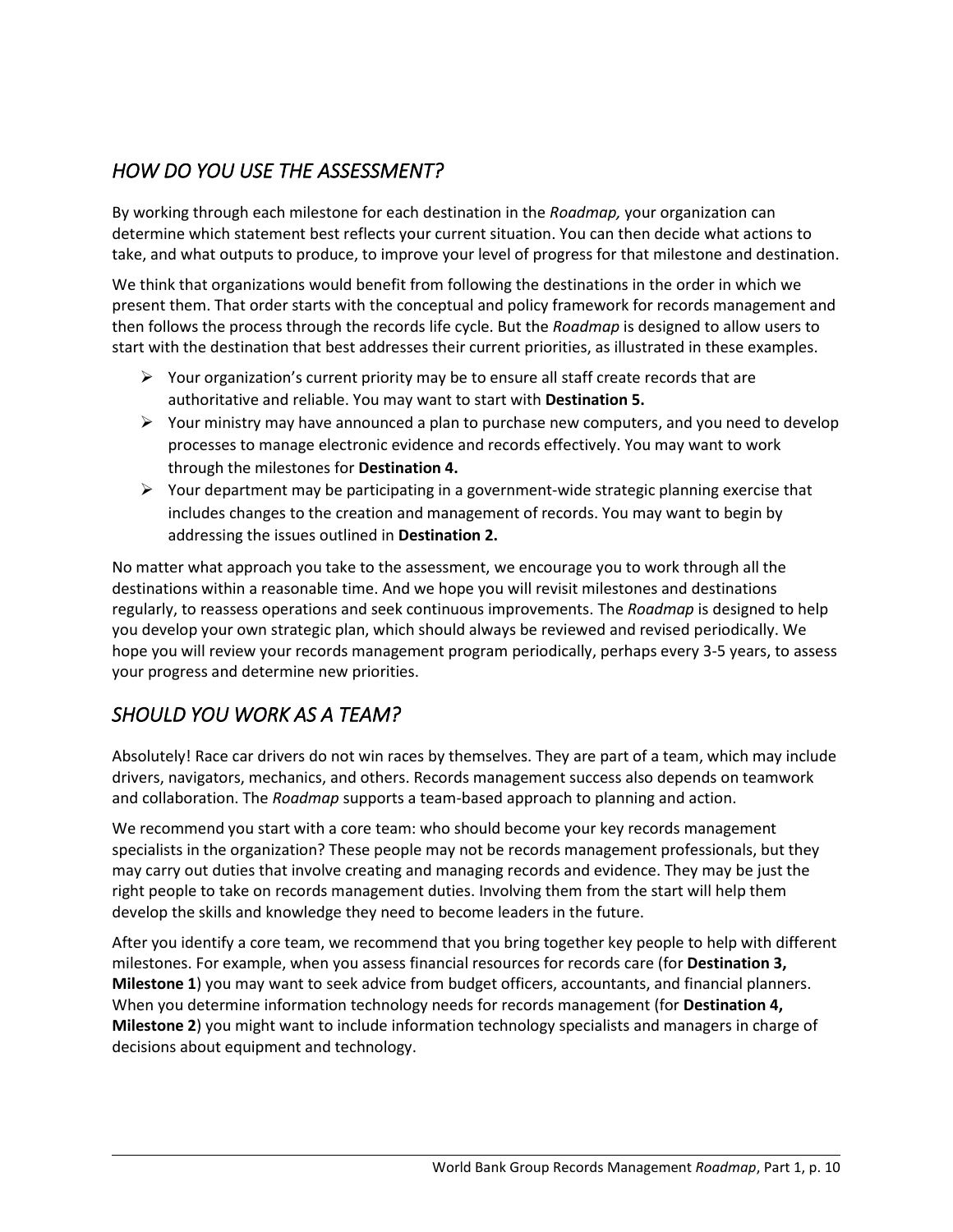This variety in the composition of teams is a strength of the *Roadmap.* Addressing different destinations and milestones allows you to involve people across the organization in records management planning when their expertise is needed. They help with records management planning, and they learn more about the value of records and evidence. Everyone benefits!

We have included suggestions for possible team members for each milestone. Of course, as with all effective projects, we recommend that you identify one person or group to oversee progress with the milestone and to track all actions and decisions.

### *HOW DO YOU TRACK YOUR PROGRESS?*

**Part 4** of the *Roadmap* contains the assessment tool. **Part 5** is the assessment checklist, which you can use to track your decisions for each milestone. Recording your organization's level of progress for all milestones and destinations allows you to assess your organization's current records management capacity. This information will help you identify priorities for change.

We urge you not just to tick off the boxes on the assessment checklist. We hope you use the assessment as an opportunity to learn more about your organization's strengths and weaknesses in records management. Just as mechanics keep logbooks of car repairs, and navigators track the progress of their journey on maps, you will benefit from tracking your research for each milestone and destination. Creating your own "logbook and map" of progress through the *Roadmap* will also leave you with a consolidated resource – an ever-growing knowledge base.

# *WHAT OUTPUTS DO YOU CREATE?*

The *Roadmap* focuses on *outcomes,* not *outputs.* If the goal (the destination) is managing records effectively and accountably, then a key objective (milestone) would be to identify and organize records. The two outcomes for that milestone would be (1) that records are identified and (2) that records are organized. The outputs might be a records inventory – which identifies records and achieves the first outcome – and a classification scheme – which helps organize records and achieves the second outcome. But we do not want to focus only on outputs.

Every organization will create different documentary products to meet its own needs: one organization might create a paper-based inventory; another might capture information in a spreadsheet. We do not want to dictate the precise nature of the product but instead encourage your organization to take steps to achieve the desired result.

Still, it helps to know which types of output to prioritize, and to see examples of different products. To help you succeed with the outcomes (milestones), we have included suggestions for different outputs for each milestone, such as reports, briefing notes, training materials, and strategic plans or business cases. We have consolidated those suggestions in a list of recommended outputs in **Part 6.** (Remember, several outputs will be useful for different destinations. For example, an inventory of records and evidence is useful for documenting the existence of records, for **Destination 5,** but it is also useful for tracking the location of records – important for **Destination 3** – or identifying different information technologies – important for **Destination 4.**)